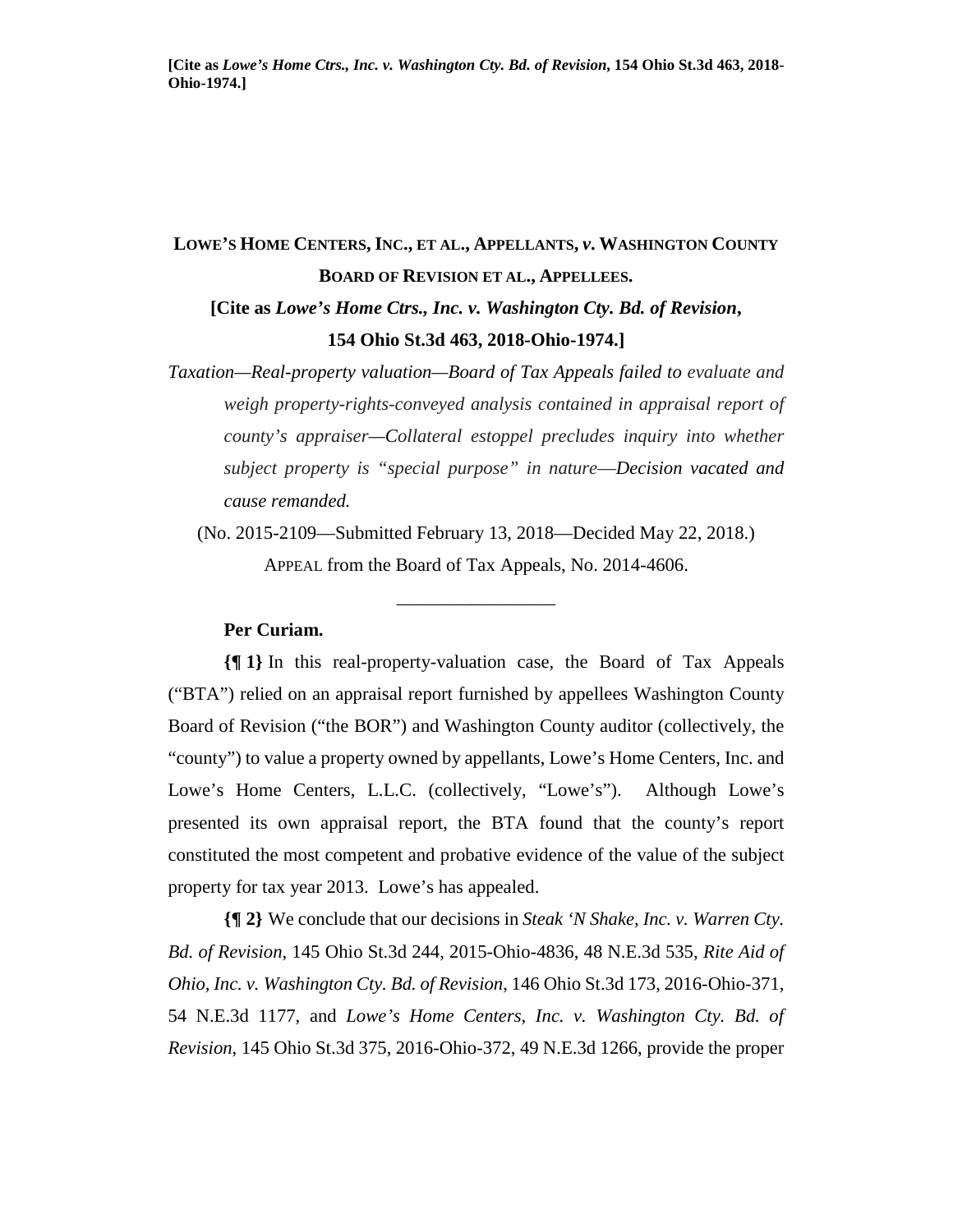guideposts for resolving this controversy. The BTA, however, did not take this trilogy into account, and understandably so; at the time of the BTA's decision, *Steak 'N Shake* had just been decided and *Rite Aid* and *Lowe's* had not yet been decided. Because the BTA, as the finder of fact, has yet to evaluate the evidence in this case in light of the legal standards articulated in those decisions, we vacate its decision and remand the cause for further proceedings.

## **FACTS AND PROCEDURAL BACKGROUND**

**{¶ 3}** The property at issue consists of five parcels constituting roughly 16 acres of land in Marietta. The property is improved with a 142,446-square-foot home-improvement store. The store is owned and occupied by Lowe's and was constructed in 2002. For tax year 2013, the county auditor valued the property at \$9,595,570; Lowe's challenged that valuation with a decrease complaint.

## *BOR proceedings*

**{¶ 4}** At the BOR hearing, Lowe's presented an appraisal report and supporting testimony from Richard G. Racek Jr., a certified appraiser. Racek's report describes the appraisal as valuing the fee-simple interest in the property. He opined that the property's highest and best use, as improved, is its continued retail use and, as vacant, is a permitted retail use.

**{¶ 5}** Racek performed a sales-comparison and an income approach to value. For the sales-comparison approach, Racek evaluated nine transactions involving big-box stores located throughout Ohio. Six involved unoccupied properties that sold in the absence of a lease. The remaining three involved properties that sold with a lease in place. When appropriate, Racek made adjustments to the properties to account for such characteristics as location, condition, land-to-building ratio, and rental rate.

**{¶ 6}** For the income approach, Racek evaluated 20 properties. Eleven of these involved properties with a lease in place, five involved properties with an asking rental rate, and the remaining four involved Lowe's stores that were leased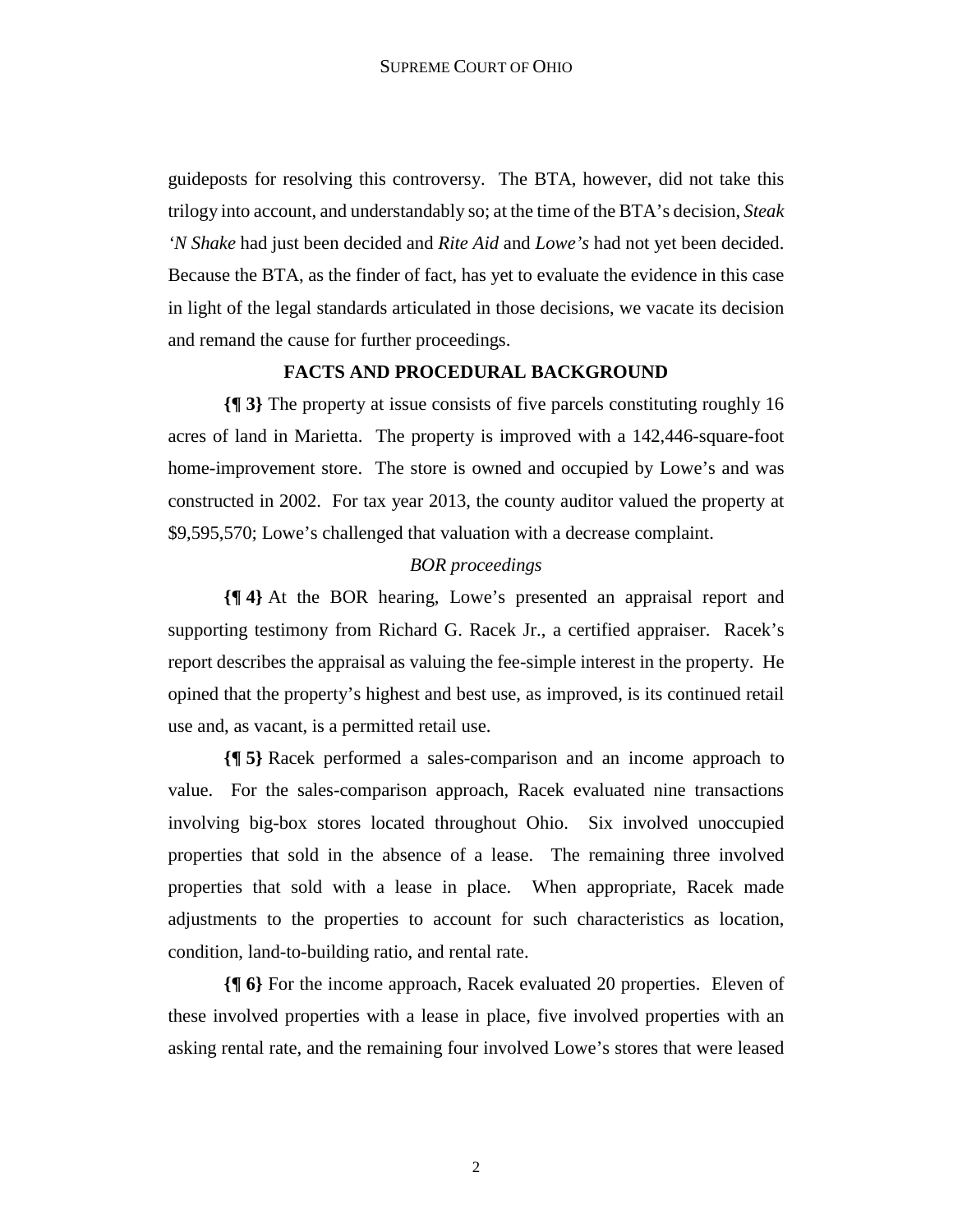as of the January 1, 2013 tax-lien date. Racek noted adjustments to the rent comparables when appropriate.

**{¶ 7}** After reconciling the two approaches, Racek opined a value of \$5,700,000 as of January 1, 2013.

**{¶ 8}** The BOR retained the county auditor's valuation of \$9,595,570, in accord with the recommendation of its technical adviser.

## *BTA proceedings*

**{¶ 9}** At the BTA hearing, the county presented an appraisal report and supporting testimony from Thomas D. Sprout, a certified appraiser. According to Sprout, he appraised the property's unencumbered, fee-simple interest. He opined that the property's highest and best use as improved is its existing use and as vacant is a retail building consistent with the locality's zoning provisions.

**{¶ 10}** Sprout performed a sales-comparison and an income approach to value. For the sales-comparison approach, Sprout attempted "to find big box users, retail users, that were occupying their building at the point of sale." He evaluated seven transactions. Five involved properties where the sale occurred with a lease in place. He described the sixth transaction as the sale of a Costco Wholesale store without a lease in place. But on cross-examination, counsel for Lowe's presented to Sprout evidence that the sixth transaction was instead a buyout of a ground lease,<sup>1</sup> to which Sprout responded that had he known that the sale was a buyout of a ground lease, he would not have included it in his report. The seventh transaction involved a sale without a lease in place, but Sprout stated that he gave this sale no weight. When appropriate, Sprout noted adjustments to the comparables for property rights conveyed, market conditions, location, and building size and condition.

 $\overline{a}$ 

<sup>&</sup>lt;sup>1</sup> "A 'ground lease' is a 'lease that grants the right to use and occupy land.' " *N. Royalton City School Dist. Bd. of Edn. v. Cuyahoga Cty. Bd. of Revision*, 129 Ohio St.3d 172, 2011-Ohio-3092, 950 N.E.2d 955, ¶ 1, fn. 1, quoting American Institute of Real Estate Appraisers, *The Dictionary of Real Estate Appraisal* 146 (1984).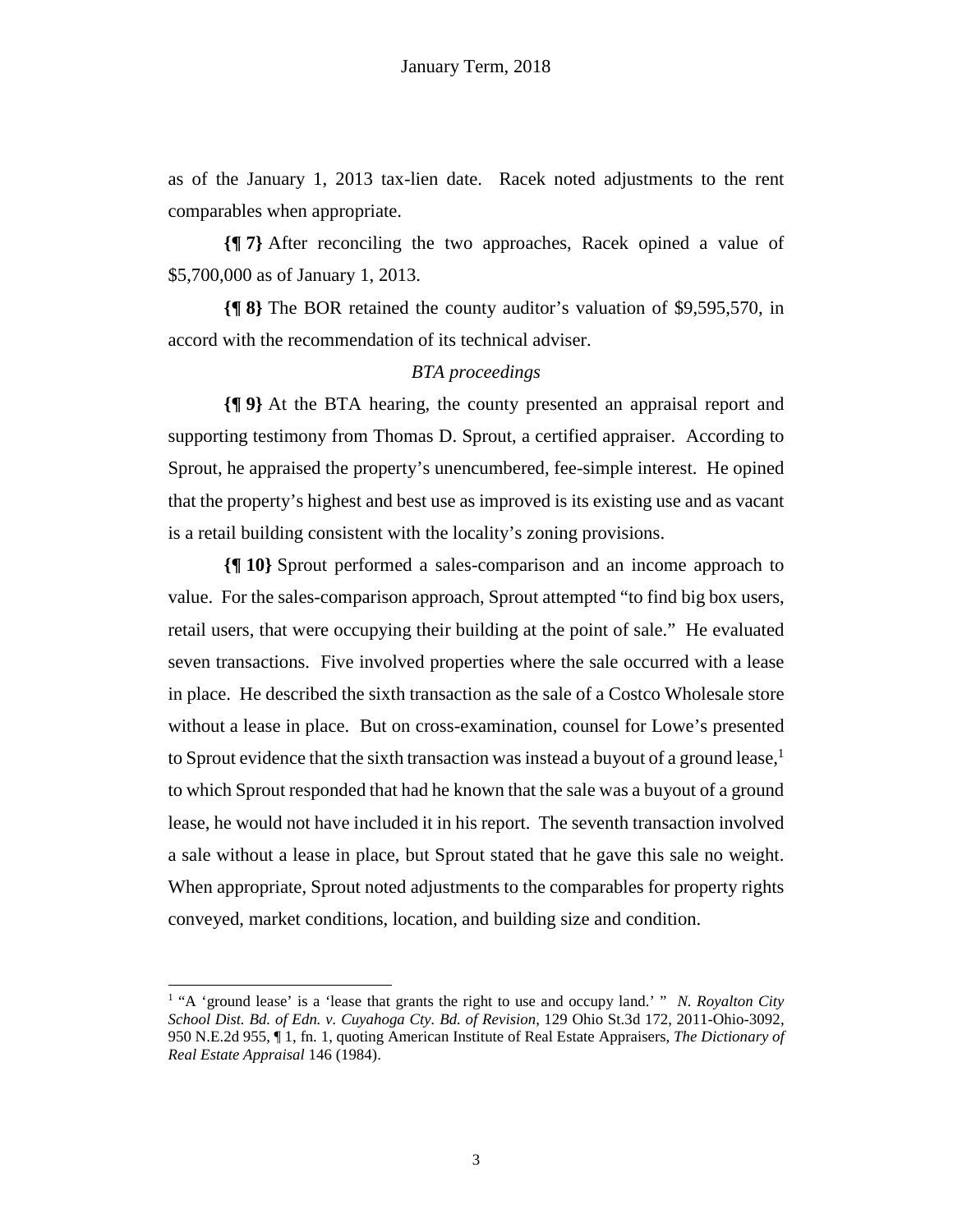**{¶ 11}** For the income approach, Sprout evaluated eight properties. He strove to identify "occupied units where leases were recently renewed" and instances when "second time users [were] coming into the property." Sprout noted whether the location and condition of each rent comparable was superior, inferior, or similar to those of the subject property. He then noted whether the rent for each comparable fell on the lower, middle, or upper end of the range as compared to what the subject property could rent for if it was not owner-occupied.

**{¶ 12}** In his final reconciliation, Sprout gave equal weight to the salescomparison and income approaches, opining a value of \$8,800,000 as of January 1, 2013.

**{¶ 13}** The BTA concluded that Sprout's appraisal provided the most competent and probative evidence of the subject property's value. The BTA found that in contrast to Racek's heavy reliance on second-generation sales, "Sprout's inclusion of first-generation properties and build-to-suit properties subject to longterm leases was most appropriate, given that [Lowe's] occupied the subject property as of the tax lien date."<sup>2</sup> BTA No. 2014-4606, 2015 WL 11018613, \*3 (Dec. 3, 2015). It found persuasive Sprout's characterization of the property as being situated in a "regional hub." *Id.* at \*4. And it found that Sprout's selection of comparable properties and his adjustments to those properties were proper. The BTA also rejected Lowe's' argument that Sprout's appraisal—especially his reliance on comparable sales of lease-encumbered properties—violated R.C. 5713.03 as amended by 2012 Am.Sub.H.B. No. 487 ("H.B. 487"), which directs county auditors to value property in its "fee-simple estate, as if unencumbered."

 $2A$  "second-generation space" is a "building or space used by a tenant other than the original tenant," Appraisal Institute, *The Dictionary of Real Estate Appraisal* 210 (6th Ed.2015), whereas a "firstgeneration space" is a "building or space designed to be functionally and economically efficient for the original tenant or a similar class of tenants over a period of time, during which the space retains its original utility and desirability," *id.* at 92.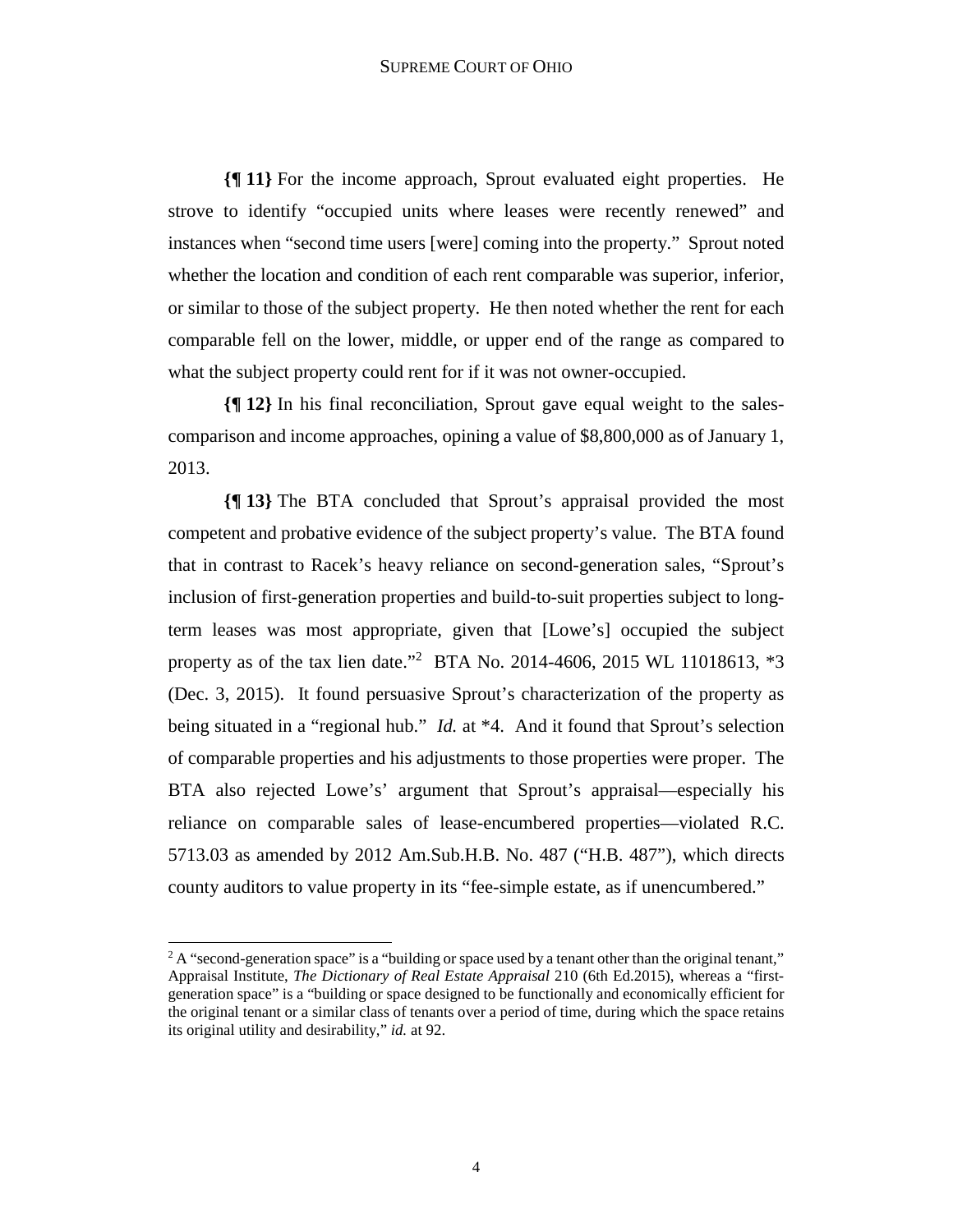**{¶ 14}** After the BTA issued its decision, Lowe's filed a motion urging the BTA to reconsider its decision in light of *Steak 'N Shake*, 145 Ohio St.3d 244, 2015- Ohio-4836, 48 N.E.3d 535, which we decided about a week before the BTA issued its decision. But given the looming deadline to appeal, Lowe's filed its notice of appeal to this court instead of waiting for the BTA to rule on the motion.<sup>3</sup>

#### **STANDARD OF REVIEW**

**{¶ 15}** We will affirm a BTA decision that is reasonable and lawful. *Satullo v. Wilkins*, 111 Ohio St.3d 399, 2006-Ohio-5856, 856 N.E.2d 954, ¶ 14. We review de novo the BTA's resolution of legal issues, but we will defer to the BTA's findings concerning the weight of the evidence if the record supports them. *Lunn v. Lorain Cty. Bd. of Revision*, 149 Ohio St.3d 137, 2016-Ohio-8075, 73 N.E.3d 486, ¶ 13.

## **DISCUSSION**

#### *First proposition of law*

**{¶ 16}** In its first proposition of law, Lowe's argues that the BTA erred in finding that Sprout's appraisal provided the most competent and probative evidence of value. According to Lowe's, the BTA should have disregarded Sprout's appraisal because he placed significant reliance on sales of comparable properties with leases in place (what Lowe's calls "leased fee sales") in contravention of R.C. 5713.03 and this court's case law.

**{¶ 17}** Under the H.B. 487 version of R.C. 5713.03 (which is the version of the statute applicable in this case), county auditors were required to determine "the true value of *the fee simple estate, as if unencumbered of* each separate tract, lot, or

<sup>&</sup>lt;sup>3</sup> While this appeal was pending, the BTA purported to grant reconsideration and to vacate its original decision pending further proceedings before the BTA. No party, however, argues that we should give effect to the BTA's grant of reconsideration. Indeed, the BTA lost jurisdiction over the case when Lowe's filed its notice of appeal, meaning that the BTA's grant of reconsideration was a nullity. *See Johnston Coca-Cola Bottling Co., Inc. v. Hamilton Cty. Bd. of Revision*, 149 Ohio St.3d 155, 2017-Ohio-870, 73 N.E.3d 503, ¶ 38-40.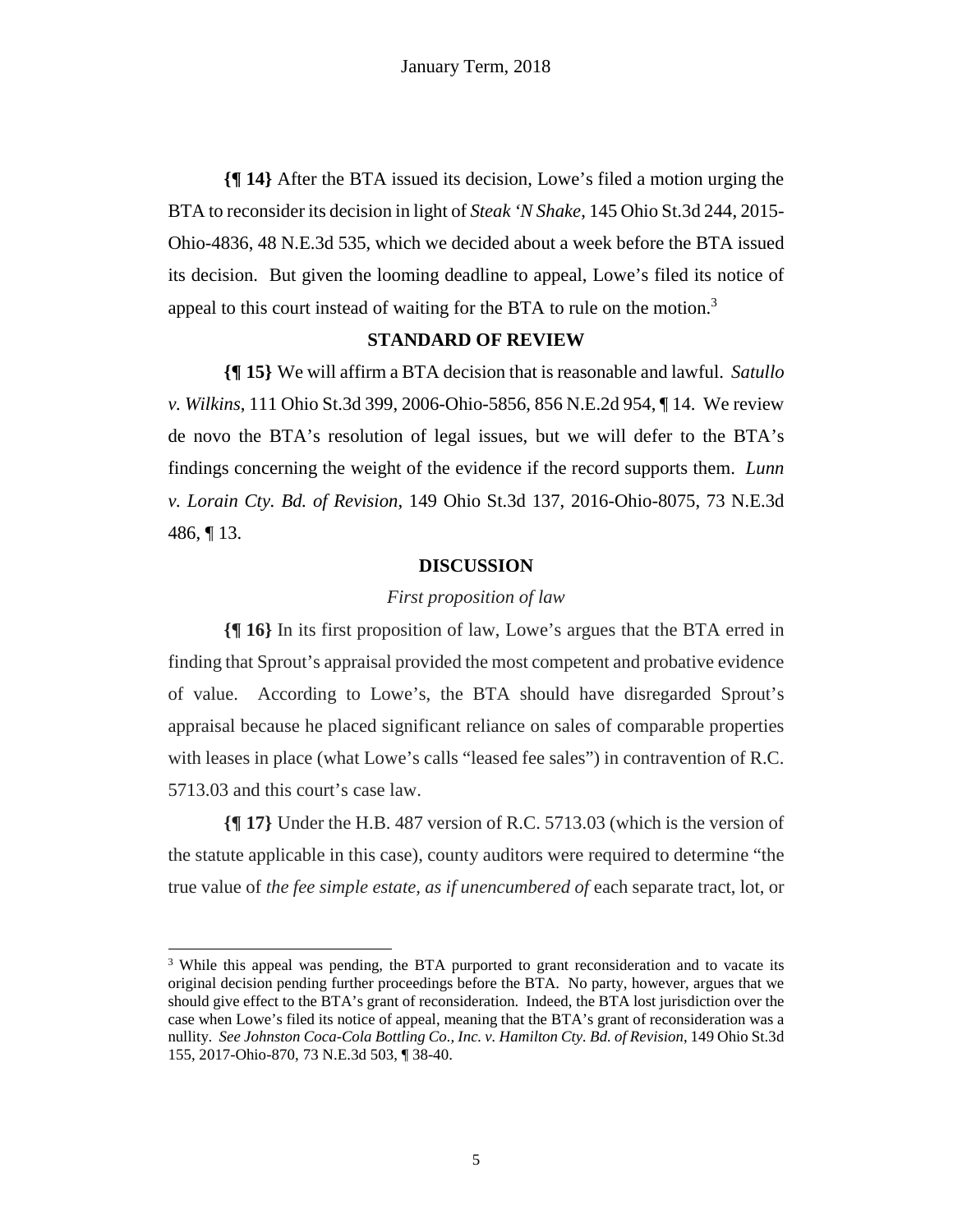parcel of real property and of buildings, structures, and improvements located thereon." (Emphasis added to indicate words inserted by H.B. 487.) *See also Terraza 8, L.L.C. v. Franklin Cty. Bd. of Revision*, 150 Ohio St.3d 527, 2017-Ohio-4415, 83 N.E.3d 916, ¶ 18 (the H.B. 487 version of R.C. 5713.03 applies to realestate valuations for tax year 2013). In *Terraza*, we explained that H.B. 487's amendment to R.C. 5713.03 "means that the BTA ha[s] to determine the value of the subject property's unencumbered fee-simple estate." *Id.* at ¶ 39.

**{¶ 18}** Lowe's and the county differ on what this amendment encompasses. Lowe's asserts that a lease constitutes an encumbrance, whereas the county asserts that liens and easements constitute encumbrances but that leases do not. Lowe's is correct, as is clear from a number of our real-property-valuation decisions. *See Terraza* at ¶ 1 ("lease-encumbered properties"); *Rite Aid*, 146 Ohio St.3d 173, 2016-Ohio-371, 54 N.E.3d 1177, at  $\P$  19 ("property encumbered by a lease"); *Lowe's*, 145 Ohio St.3d 375, 2016-Ohio-372, 49 N.E.3d 1266, at ¶ 25 ("unencumbered by a lease"); *Steak 'N Shake*, 145 Ohio St.3d 244, 2015-Ohio-4836, 48 N.E.3d 535, at ¶ 33 (same).

**{¶ 19}** In view of these decisions, it is plain that a lease is an encumbrance and that R.C. 5713.03's directive to value the realty "as if unencumbered" means to value the realty as if it were free of encumbrances such as leases. It follows that a valuation of a lease-encumbered property that has not been adjusted for the presence of the lease runs afoul of R.C. 5713.03. According to Lowe's, the BTA violated R.C. 5713.03 by relying on Sprout's appraisal, which in Lowe's' view constitutes a "leased fee valuation" because Sprout relied on comparable sales of lease-encumbered properties. But Lowe's' argument runs into two difficulties.

**{¶ 20}** First, Sprout himself said that he conducted a market-value appraisal of the subject property as an unencumbered, fee-simple estate. The fact that he appraised the property as such is not unexpected, because it is, in fact, unencumbered by a lease. Second, the language of R.C. 5713.03 applies to the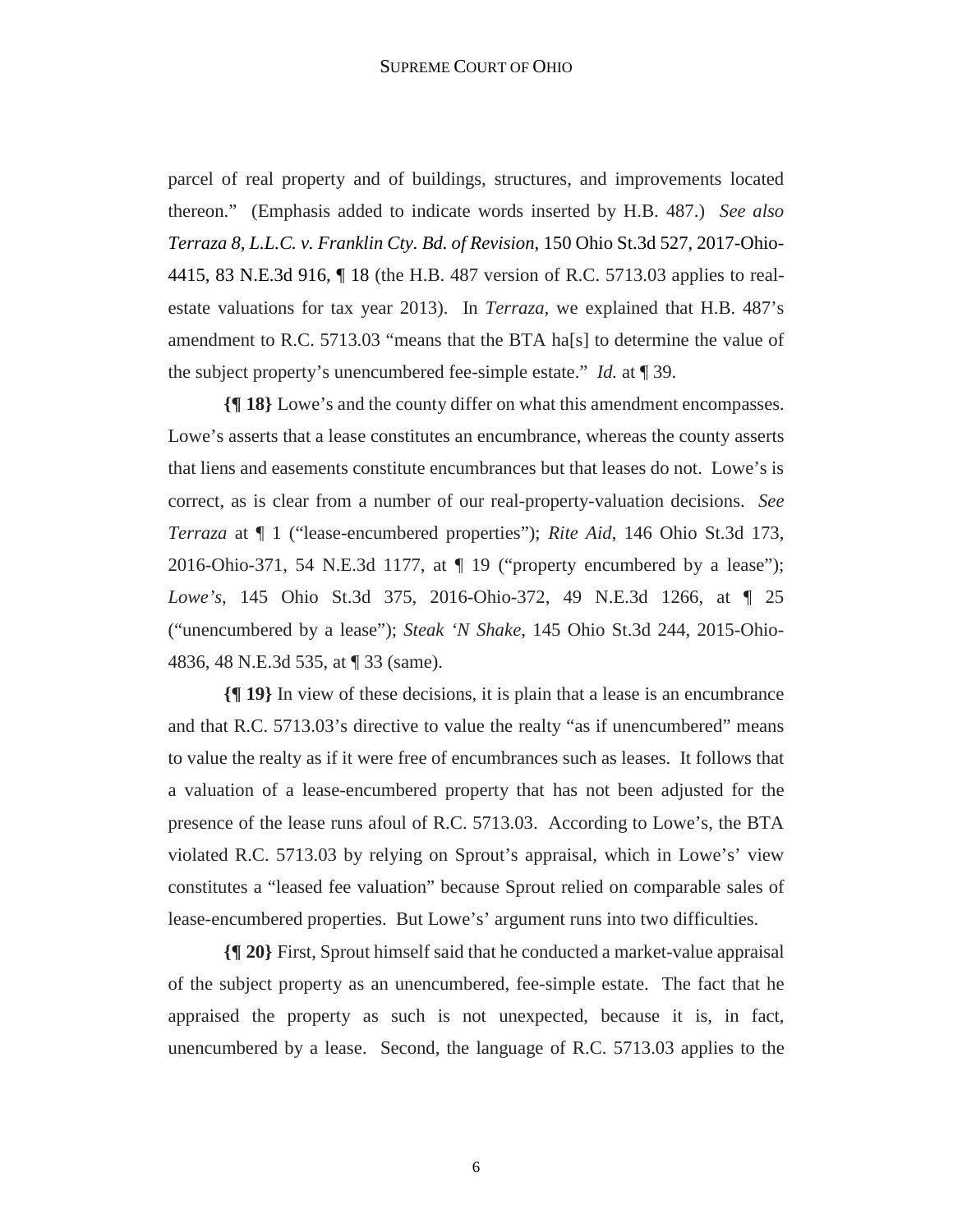valuation of the property itself—it does not prescribe any standards to be applied in a comparable-sales analysis. Lowe's' statutory argument, in effect, would have us insert words that the General Assembly did not use. We decline to do so. *See Wheeling Steel Corp. v. Porterfield*, 24 Ohio St.2d 24, 28-29, 263 N.E.2d 249 (1970) ("Neither the Board of Tax Appeals, nor this court, may legislate to add a requirement to a statute enacted by the General Assembly").

**{¶ 21}** Notwithstanding Sprout's ostensible compliance with R.C. 5713.03, Lowe's argues that a more searching inquiry into Sprout's appraisal shows that *in substance* he valued the property as if it were encumbered by a lease and that he relied on comparable sales of lease-encumbered properties only to inflate the subject property's value. In translating this assertion to a claim of legal error, Lowe's places principal reliance on a trilogy of decisions of this court: *Steak 'N Shake*, 145 Ohio St.3d 244, 2015-Ohio-4836, 48 N.E.3d 535; *Rite Aid*, 146 Ohio St.3d 173, 2016-Ohio-371, 54 N.E.3d 1177; and *Lowe's*, 145 Ohio St.3d 375, 2016- Ohio-372, 49 N.E.3d 1266.

**{¶ 22}** In *Steak 'N Shake*, we ruled that "[b]ecause the encumbrance of a lease may affect market value, sale prices of leased properties generally must be adjusted when determining the value of comparable unleased properties." *Id.* at ¶ 34-35 (intervening subheading). There, a county's appraiser valued an owneroccupied property based in part on a sales-comparison approach that relied solely on unadjusted comparable sales of lease-encumbered properties. *Id.* at ¶ 13-14. After the BTA adopted the appraiser's valuation, the owner appealed and faulted the appraiser for "fail[ing] to adjust the sales prices of the comparable properties to remove the effect that long-term leases would have had on those prices." *Id.* at ¶ 33. One of amicus curiae's arguments in response was that the approach of the county's appraiser was justified under this court's pre-H.B. 487 line of decisions, *e.g., HIN, L.L.C. v. Cuyahoga Cty. Bd. of Revision*, 138 Ohio St.3d 223, 2014-Ohio-523, 5 N.E.3d 637, ¶ 19-20 (collecting cases), which stood for the proposition that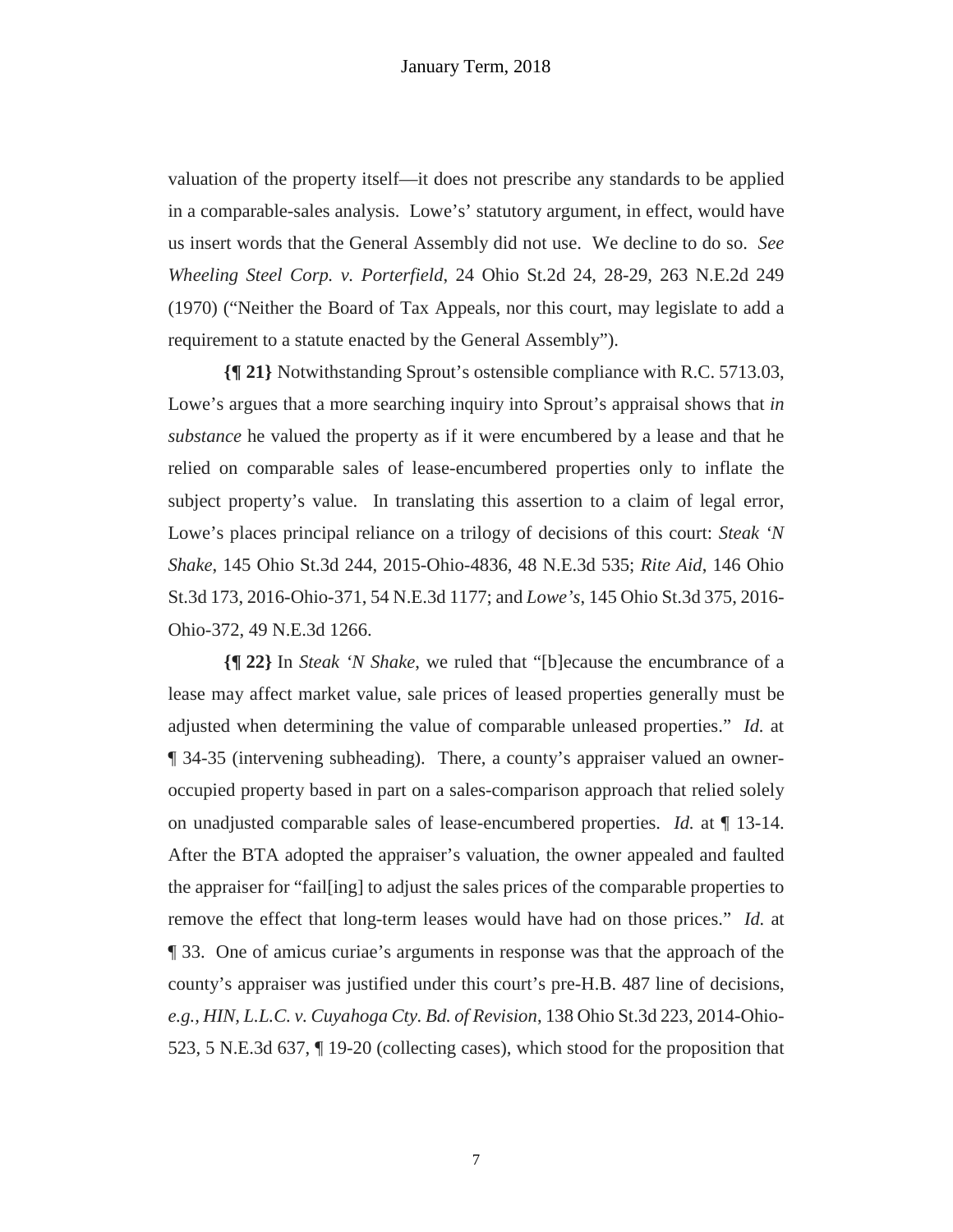the price from a recent arm's-length sale need not be adjusted to account for the presence of a lease.

**{¶ 23}** We agreed with the owner, finding that the BTA erred by accepting the value opined by the county's appraiser: "*Precisely because* the encumbrances affect sale price, and *precisely because* the difference in sales price is a difference in value for tax purposes, [the county's appraiser] was required to adjust the sale prices for his comparable properties to reflect the fact that the subject property was not encumbered and would therefore likely sell for less." (Emphasis sic.) *Id.* at ¶ 36.

**{¶ 24}** A similar dispute arose in *Rite Aid*, 146 Ohio St.3d 173, 2016-Ohio-371, 54 N.E.3d 1177, in which it was argued that comparable sales of leaseencumbered properties do not need to be adjusted in determining the value of an unencumbered property. Relying on *Steak 'N Shake*, we rejected that argument and reaffirmed "the general rule," *Rite Aid* at ¶ 22, that when a "lease affects the sale price and value, the leased-fee comparable ought to be adjusted when the subject property has no lease; the adjustment would remove the effect of the lease on the sale price so that the sale can indicate what the unencumbered property would sell for," *id.* at ¶ 20.

**{¶ 25}** Last in the trilogy is *Lowe's*, 145 Ohio St.3d 375, 2016-Ohio-372, 49 N.E.3d 1266, which involved the same property at issue here. In that case, we reiterated the principles of *Steak 'N Shake* but remanded the case to the BTA to determine whether the special-purpose doctrine applied.<sup>4</sup> *Id.* at ¶ 18. We observed that "[i]f the special-purpose doctrine does not apply, the value of any comparables that were subject to leases should be adjusted to achieve a true comparable for this

<sup>&</sup>lt;sup>4</sup> "Under this doctrine, a property's use may form the basis of the property's value if it \* \* \* was built for a unique purpose, is in good condition, and is being used for that purpose—both presently and for the foreseeable future." *Johnston Coca-Cola Bottling Co.*, 149 Ohio St.3d 155, 2017-Ohio-870, 73 N.E.3d 503, at [17.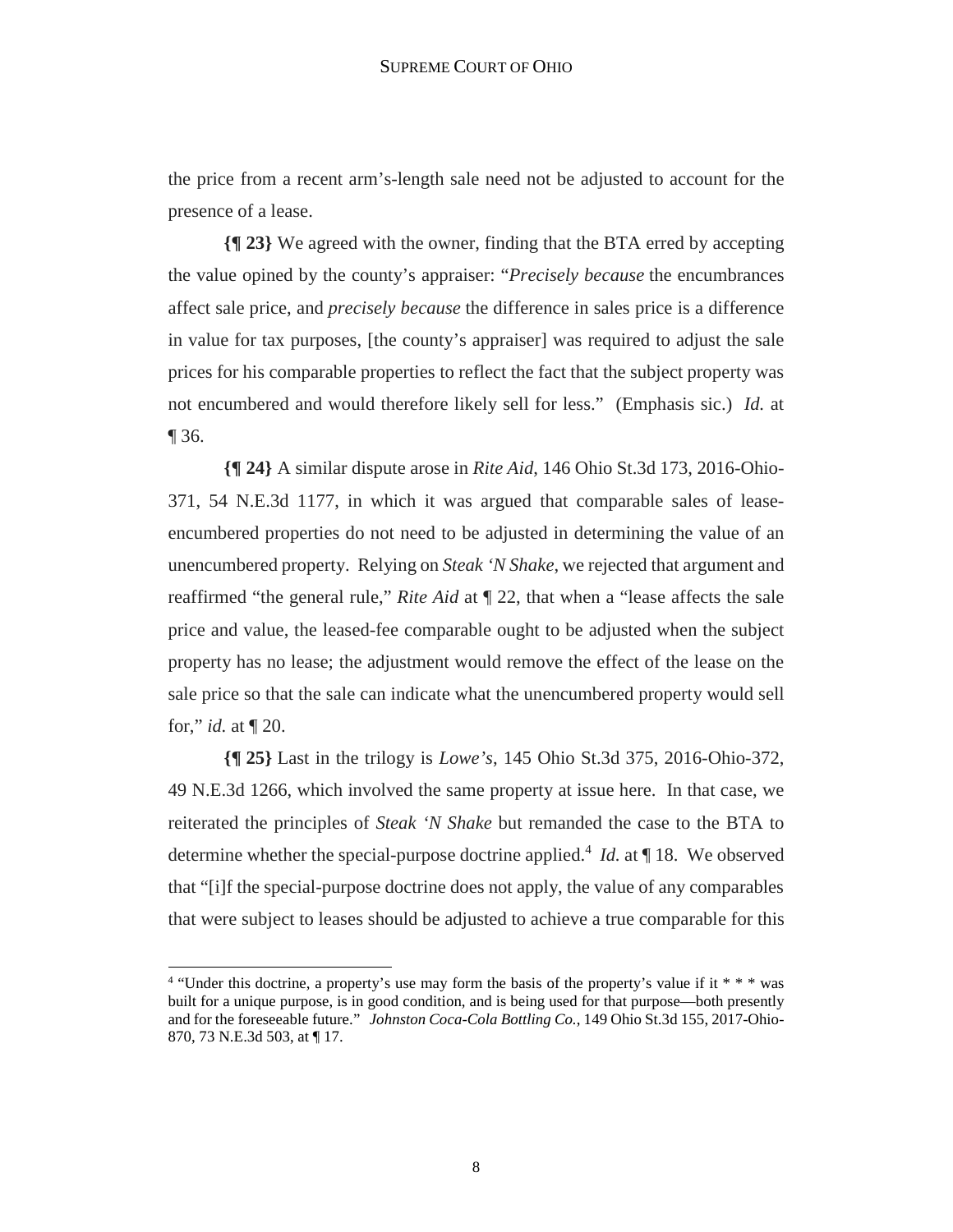## January Term, 2018

subject property  $***$  [but] if the special-purpose doctrine does apply, it may be appropriate to use such comparables without adjustment." *Id.* at ¶ 25. On remand, the BTA determined that the property did not qualify as a special-purpose property. *Lowe's Home Centers, Inc. v. Washington Cty. Bd. of Revision*, BTA No. 2011- 1664, 2016 Ohio Tax LEXIS 1270, \*12-13 (June 10, 2016) ("*Lowe's Remand*").

**{¶ 26}** In this case, Sprout performed the sales-comparison approach by evaluating seven transactions, five of which indisputably involved leaseencumbered properties. According to the county, Sprout made appropriate adjustments to these five sales in conformity with *Steak 'N Shake*, *Rite Aid*, and *Lowe's*. Specifically, the county cites Sprout's statement that he made appropriate adjustments for "property rights conveyed." During oral argument, the county commented on Sprout's approach, explaining that he essentially performed a twostep analysis: first, he determined whether the rent for each particular comparable property was above, below, or at market at the time of sale; second, he evaluated how the rent for each particular property compared to what the subject property could generate.

**{¶ 27}** As to the first step, Sprout stated that the rent for each of the five comparable properties was "at market" at the time of the sale. As to the second step, Sprout noted that the rent for the first property was "lower than what we believe the subject property could achieve and would represent a lower value," necessitating an upward adjustment. For the second, third, and fourth properties, Sprout noted that the rents were "higher than what we believe the subject property could achieve and would represent higher values," necessitating a downward adjustment. And for the fifth property, Sprout stated that an upward adjustment was required because there was a recently negotiated lease.

**{¶ 28}** It is possible that a finder of fact might regard Sprout's propertyrights-conveyed analysis as competent and probative evidence of value, thereby permitting the conclusion that Sprout's adjustments are in keeping with *Steak 'N*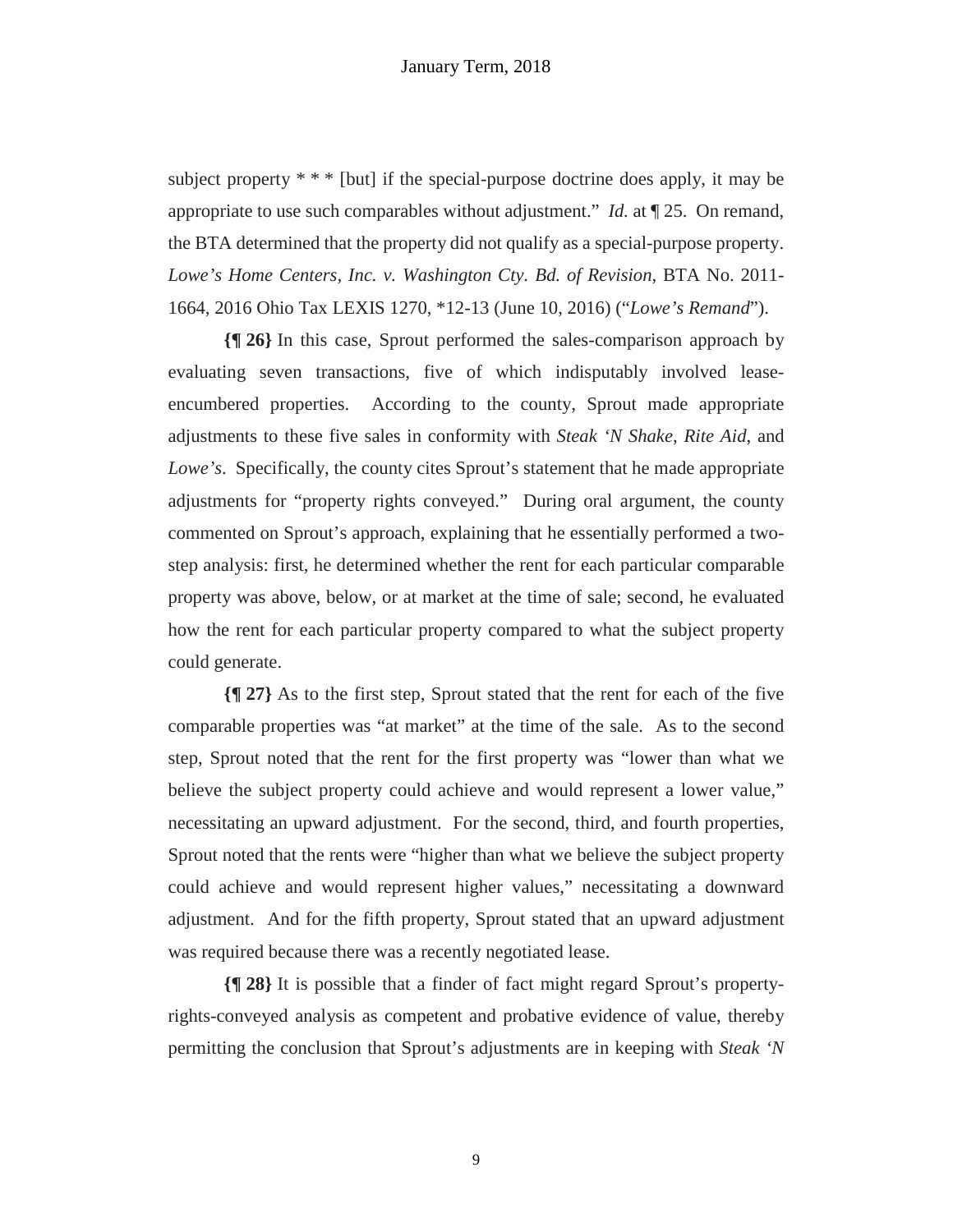*Shake*, *Rite Aid*, and *Lowe's*. But the difficulty here is that the BTA did not make any express findings about Sprout's property-rights-conveyed analysis. True, the BTA found that "Sprout's selection of comparable properties and the adjustments he made thereto, as highlighted in his appraisal report, were appropriate." 2015 WL 11018613 at  $*4$ . Thus, one might infer that the BTA indirectly evaluated Sprout's property-rights-conveyed analysis. But that inference is vulnerable to challenge because the BTA's decision does not mention *Steak 'N Shake*, *Rite Aid*, or *Lowe's*. Any consideration that the BTA may have given to Sprout's adjustments was therefore not done with an eye toward whether his property-rightsconveyed analysis conformed to that trilogy of decisions.

**{¶ 29}** Indeed, it is questionable whether the BTA regarded the adjustments as necessary at all given its citation to *Cummins Property Servs., L.L.C. v. Franklin Cty. Bd. of Revision*, 117 Ohio St.3d 516, 2008-Ohio-1473, 885 N.E.2d 222, and *AEI Net Lease Income & Growth Fund v. Erie Cty. Bd. of Revision*, 119 Ohio St.3d 563, 2008-Ohio-5203, 895 N.E.2d 830. Based on those pre-H.B. 487 decisions, in which we held that a property's sale price does not require an adjustment to account for the presence of an encumbrance in determining that property's true value, the BTA's decision could be read as endorsing the notion that the sales of leaseencumbered properties considered in a sales-comparison approach likewise do not require adjustments to account for encumbrances.

**{¶ 30}** At bottom, the BTA's key job in a battle-of-the-appraisals dispute is to weigh evidence and assess the credibility of the appraisals. *See EOP-BP Tower, L.L.C. v. Cuyahoga Cty. Bd. of Revision*, 106 Ohio St.3d 1, 2005-Ohio-3096, 829 N.E.2d 686, ¶ 9. "[T]he BTA must engage in sufficient discussion of the evidence to permit the court on appeal to determine whether the BTA acted reasonably and lawfully." *Lutheran Social Servs. of Cent. Ohio Village Hous., Inc. v. Franklin Cty. Bd. of Revision*, 150 Ohio St.3d 125, 2017-Ohio-900, 79 N.E.3d 541, ¶ 12. Because the BTA has yet to evaluate and weigh the property-rights-conveyed analysis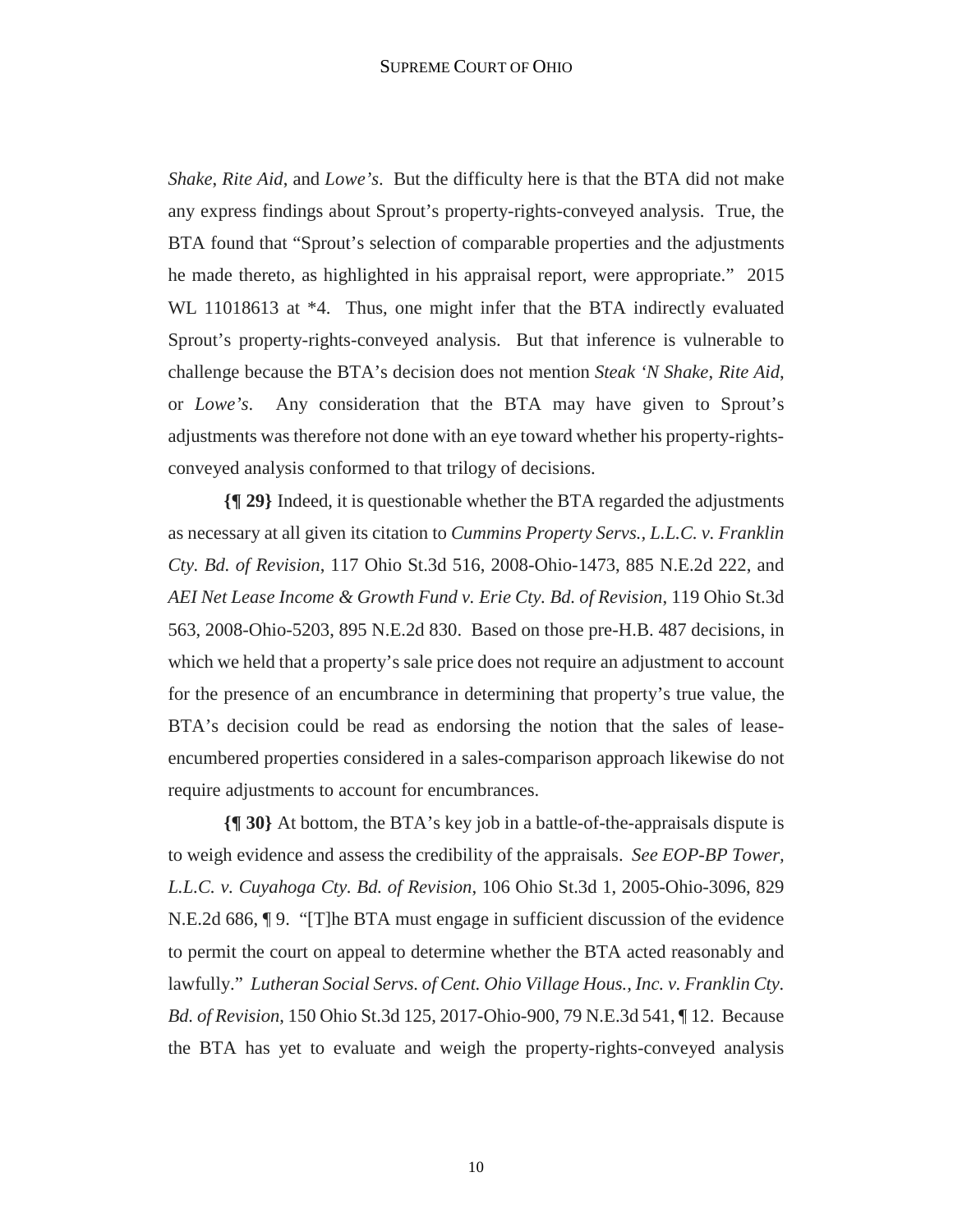contained in Sprout's appraisal report under the appropriate legal standards, we vacate the BTA's decision and remand the case so that the BTA can carry out this duty.

# *Second proposition of law*

**{¶ 31}** In its second proposition of law, Lowe's argues that its property does not meet the requirements of the special-purpose doctrine. It further maintains that treating the property as "special purpose" in nature would violate its equalprotection rights under both the Ohio and United States Constitutions. The BTA's decision contains no discussion of the special-purpose doctrine. It thus appears that Lowe's has asserted this argument as a protective measure to foreclose the BTA from making such a special-purpose finding in the event of a remand. For the reasons that follow, we need not reach the merits of this proposition of law.

**{¶ 32}** After the county filed its merit brief—but before Lowe's filed its reply brief—the BTA issued its decision on remand in *Lowe's*, finding that the subject property did not qualify for special-purpose treatment. *Lowe's Remand*, 2016 Ohio Tax LEXIS 1270, at \*13 ("we are constrained to conclude that it has not been demonstrated by either appraiser that the subject property constitutes a special purpose property"). Relying on this finding of the BTA, Lowe's has asserted in its reply brief that the doctrine of res judicata requires this court to conclude that the special-purpose doctrine does not apply to the property.

**{¶ 33}** Collateral estoppel is an aspect of res judicata, *see Grava v. Parkman Twp.*, 73 Ohio St.3d 379, 381, 653 N.E.2d 226 (1995), and it " 'precludes the relitigation, in a second action, of an issue that has been actually and necessarily litigated and determined in a prior action,' " *Warrensville Hts. City School Dist. Bd. of Edn. v. Cuyahoga Cty. Bd. of Revision*, 152 Ohio St.3d 277, 2017-Ohio-8845, 95 N.E.3d 359, ¶ 9, quoting *Whitehead v. Gen. Tel. Co.*, 20 Ohio St.2d 108, 112, 254 N.E.2d 10 (1969). "[C]ollateral estoppel may under appropriate circumstances be applied to decisions of the BTA." *New Winchester Gardens, Ltd.*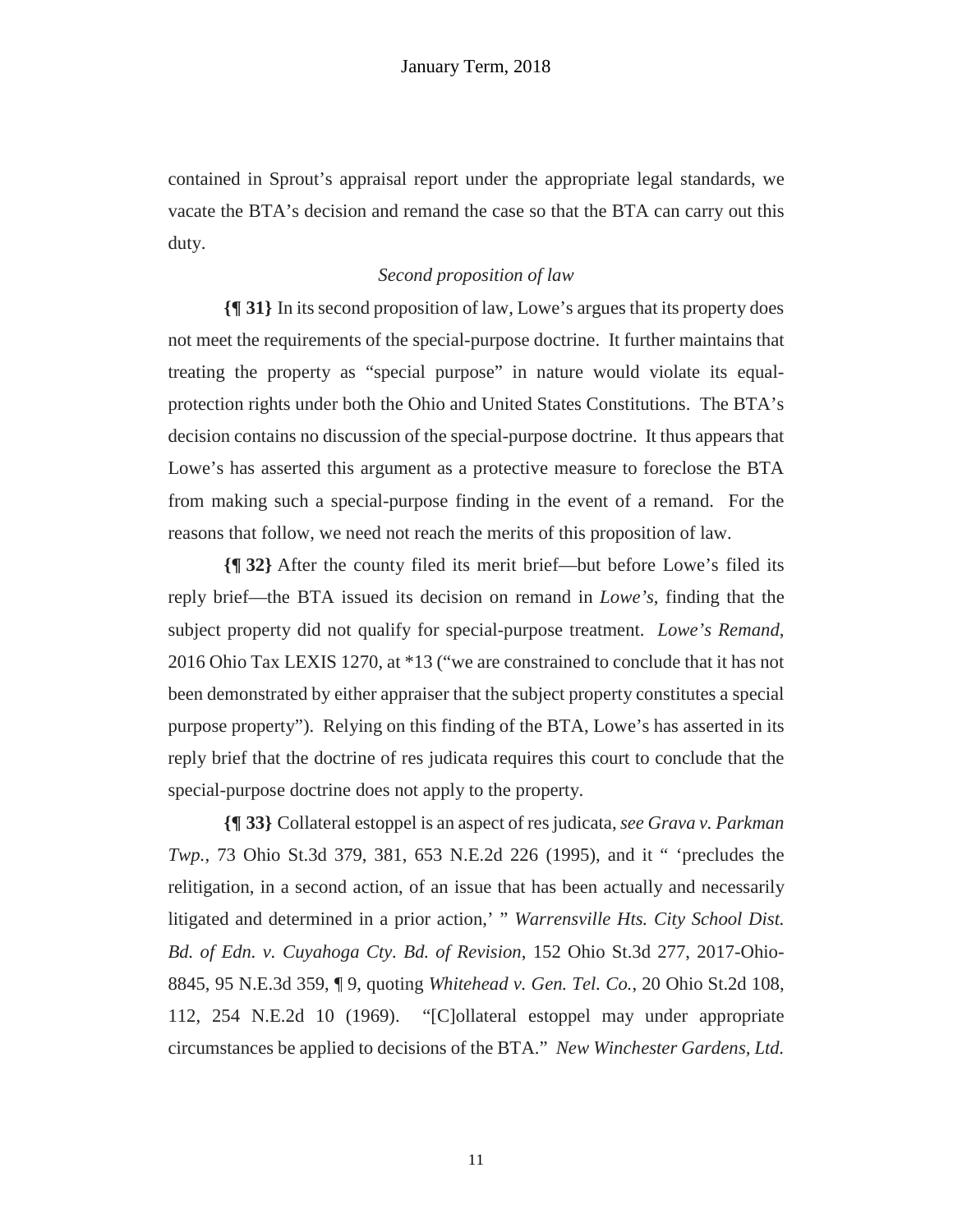*v. Franklin Cty. Bd. of Revision*, 80 Ohio St.3d 36, 41, 684 N.E.2d 312 (1997), *overruled on other grounds*, *Cummins*, 117 Ohio St.3d 516, 2008-Ohio-1473, 885 N.E.2d 222, at ¶ 23. In the real-property-valuation context, we have held that "the determination in an earlier year of a discrete factual/legal issue that is common to successive tax years may bar relitigation of that discrete issue in the later years." *Olmsted Falls Bd. of Edn. v. Cuyahoga Cty. Bd. of Revision*, 122 Ohio St.3d 134, 2009-Ohio-2461, 909 N.E.2d 597, ¶ 17. Thus, for instance, we have held that collateral estoppel may be applied to bar the relitigation of a sale's arm's-length nature. *See New Winchester Gardens* at 42.

**{¶ 34}** Applying these principles, we conclude that collateral estoppel precludes us from inquiring into whether the subject property is special purpose in nature. First, the BTA's decision on remand shows that the issue was actually litigated in the prior proceeding.<sup>5</sup> Second, as each party's counsel stated at oral argument, the property at issue in the prior proceeding is the same property at issue here. And finally, Lowe's Home Centers, Inc., and the county were parties to the prior proceeding and are parties to this proceeding.

**{¶ 35}** One last bit of analysis remains, however, because Lowe's Home Centers, L.L.C., which appears on the complaint alongside Lowe's Home Centers, Inc., as a property owner and is listed on the BOR's and BTA's decisions of value, does not appear to have participated as a party in the prior proceeding. We have stated that collateral estoppel "operates 'only when there is an identity of issues and an identity of parties or their privies in both the first and the second suit.' " *Progressive Plastics, Inc. v. Testa*, 133 Ohio St.3d 490, 2012-Ohio-4759, 979 N.E.2d 280, ¶ 17, quoting *Whitehead*, 20 Ohio St.2d at 113, 254 N.E.2d 10. The presence of Lowe's Home Centers, L.L.C., as a party here means that the parties to this proceeding are not entirely identical to the parties to the prior proceeding. But

<sup>5</sup> The BTA's online docketing system shows that its decision on remand was not appealed. *See* https://ohio-bta.modria.com/casedetails/46706 (accessed Mar. 23, 2018).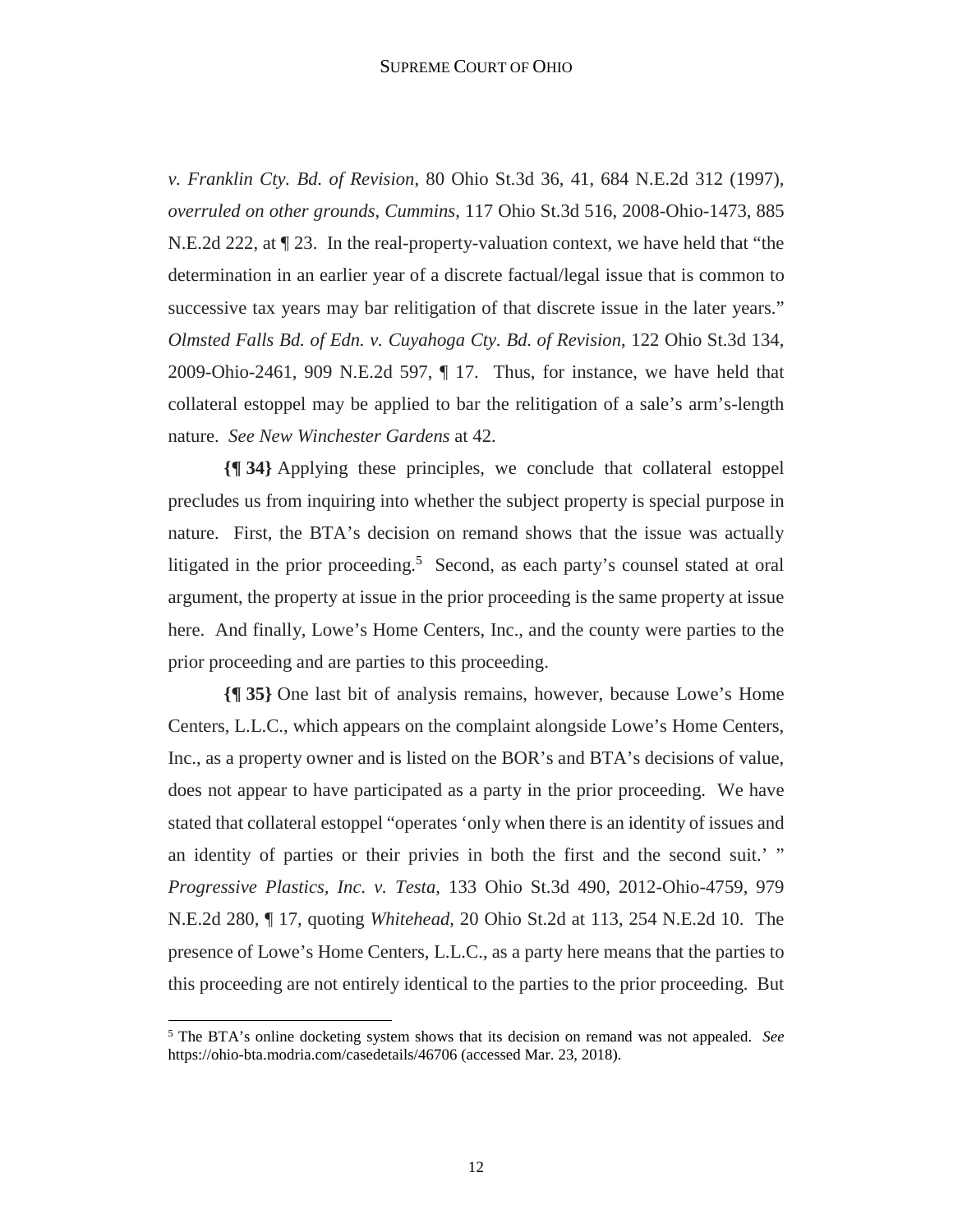we conclude that there is no bar to applying collateral estoppel under these circumstances.

**{¶ 36}** We have recognized that a "party precluded [by collateral estoppel] from relitigating an issue with an opposing party likewise is precluded from doing so with another person unless he lacked [a] full and fair opportunity to litigate that issue in the first action, or unless other circumstances justify according him an opportunity to relitigate that issue." *Hicks v. De La Cruz*, 52 Ohio St.2d 71, 74, 369 N.E.2d 776 (1977). The nonmutual application of collateral estoppel in a case like *Hicks* furnishes authority for allowing the doctrine to operate here. As evidenced by the existence of adversarial briefing during the remand proceedings, *see Lowe's Remand*, 2016 Ohio Tax LEXIS 1270, at \*2, we conclude that the county had a full and fair opportunity to litigate the special-purpose issue on remand, and we are aware of no other circumstances that would justify allowing the county an opportunity to relitigate that issue here.

## *The BTA did not adopt a present-use valuation*

**{¶ 37}** Lastly, we address Lowe's' assertion that the BTA performed an unconstitutional present-use valuation in adopting Sprout's appraisal. "Present-use valuation violates Article XII, Section 2 [of the Ohio Constitution] because that 'method of evaluation excludes, among other factors, location and speculative value which comprise market value.' " *Johnston Coca-Cola Bottling Co., Inc. v. Hamilton Cty. Bd. of Revision*, 149 Ohio St.3d 155, 2017-Ohio-870, 73 N.E.3d 503, ¶ 13, quoting *State ex rel. Park Invest. Co. v. Bd. of Tax Appeals*, 32 Ohio St.2d 28, 33, 289 N.E.2d 579 (1972). But while present use cannot ordinarily be *the* criterion of value, the BTA may consider it as a noncontrolling factor. *Johnston Coca-Cola Bottling Co.* at  $\P$  14. Here, the BTA devoted an entire paragraph of its analysis to discussing the property's location, agreeing with Sprout that the property was situated in a regional hub. 2015 WL 11018613 at \*4. The BTA's discussion of the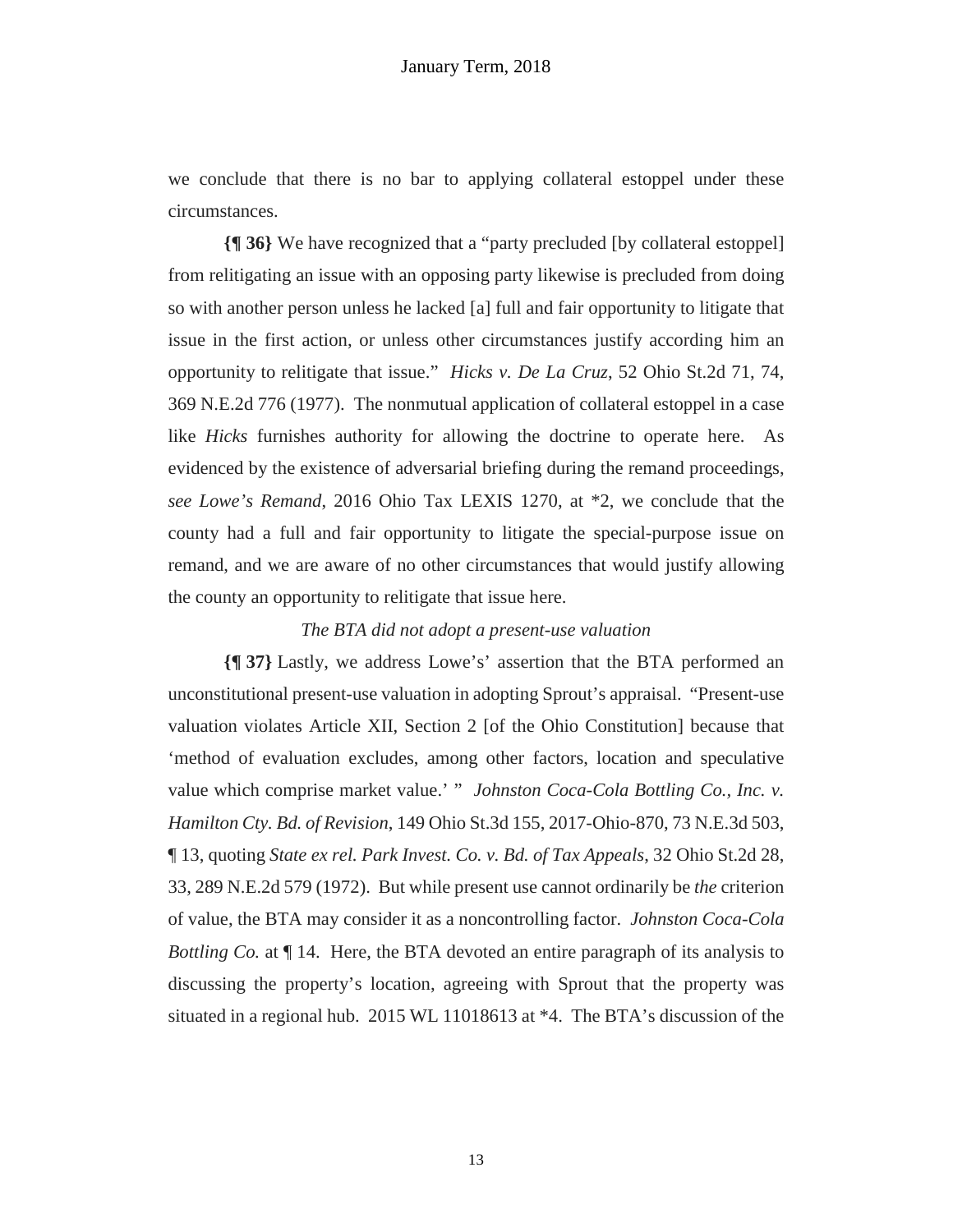property from a locational standpoint defeats Lowe's' argument that Sprout considered the property's present use as the only criterion of value.

## **CONCLUSION**

**{¶ 38}** For the foregoing reasons, we vacate the BTA's decision and remand the cause to the BTA for evaluation and weighing of the property-rights-conveyed analysis contained in Sprout's appraisal report under the appropriate legal standards.

Decision vacated

and cause remanded.

O'CONNOR, C.J., and O'DONNELL, FRENCH, and FISCHER, JJ., concur. KENNEDY, J., dissents, with an opinion joined by DEWINE and DEGENARO,

JJ.

## **KENNEDY, J., dissenting.**

**{¶ 39}** Because the majority's conclusion is based on speculation and possibility rather than a determination that it affirmatively appears from the record that the decision of the Board of Tax Appeals ("BTA") is unreasonable or unlawful, and because this court should not disturb a value determination of the BTA that is supported by evidence in the record, I dissent and would affirm the BTA's decision in this case.

\_\_\_\_\_\_\_\_\_\_\_\_\_\_\_\_\_

**{¶ 40}** At issue in this case is whether the BTA's valuation of property owned by appellants, Lowe's Home Centers, Inc. and Lowe's Home Centers, L.L.C. (collectively, "Lowe's"), is consistent with our holding in *Steak 'N Shake, Inc. v. Warren Cty. Bd. of Revision*, that in determining the value of an unencumbered parcel of realty, the sale prices of encumbered parcels used as comparables must be adjusted "to remove the effect that long-term leases would have had on those prices." 145 Ohio St.3d 244, 2015-Ohio-4836, 48 N.E.3d 535, ¶ 33. Importantly, the need for adjustment is not a result of any change in the law;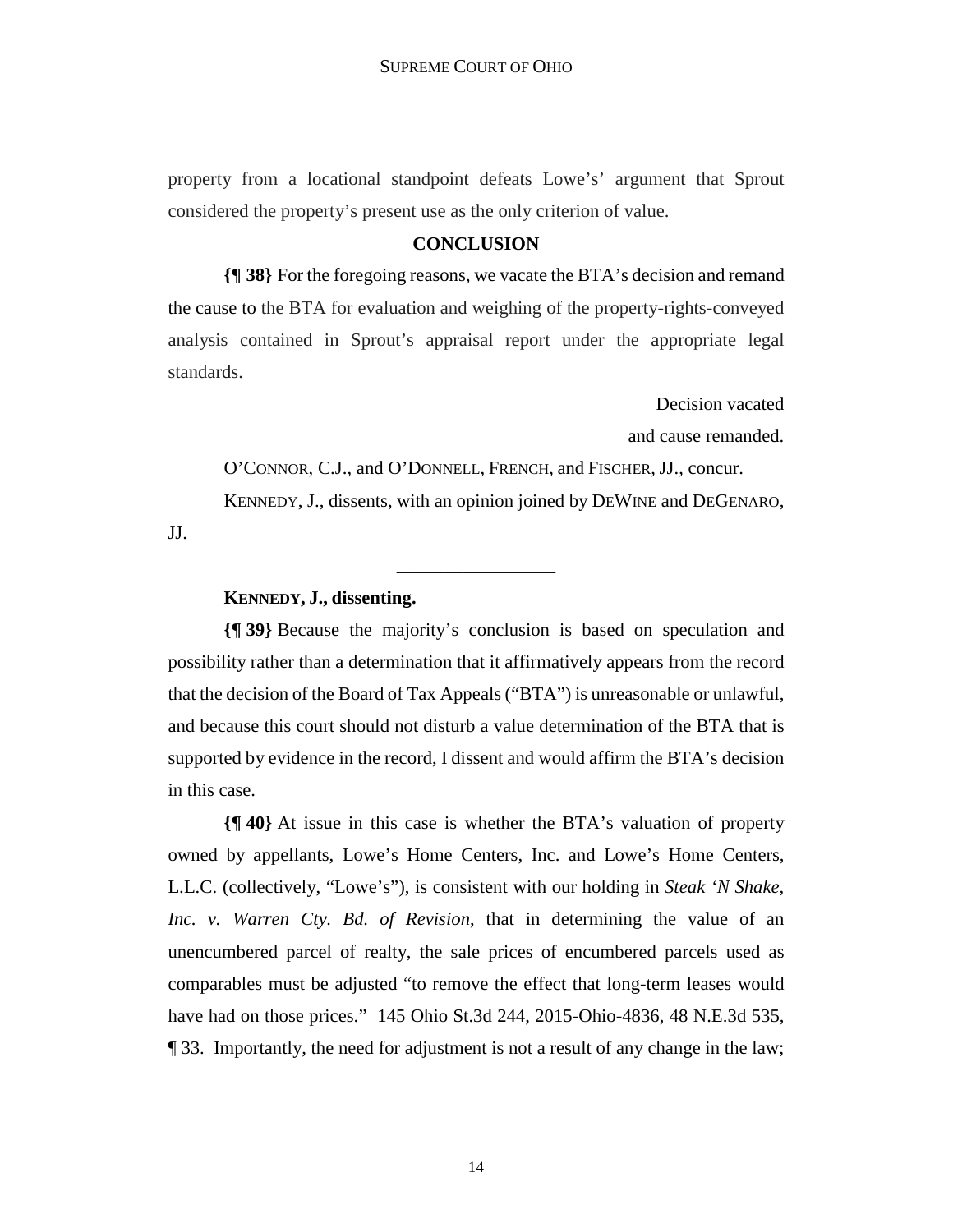rather, "the present property should be valued as if unencumbered by a lease \* \* \* because it was in fact unencumbered by a lease." *Lowe's Home Ctrs., Inc. v. Washington Cty. Bd. of Revision*, 145 Ohio St.3d 375, 2016-Ohio-372, 49 N.E.3d 1266, ¶ 25. Adjustments are required because encumbrances affect sale price and therefore affect value for tax purposes. *Steak 'N Shake* at ¶ 36. For example, as we noted in *Rite Aid of Ohio, Inc. v. Washington Cty. Bd. of Revision*, the rent for a build-to-suit property may incorporate building costs, and that increased rental rate may result in a higher sale price. 146 Ohio St.3d 173, 2016-Ohio-371, 54 N.E.3d 1177, ¶ 21.

**{¶ 41}** The subject property in this case is not encumbered by a lease; therefore, the sale prices of comparable properties that are subject to leases must be adjusted so that they are similarly valued as if unencumbered. And the county's appraiser, Thomas Sprout, did just that. His appraisal report and testimony indicate that in evaluating comparable properties that were subject to leases, he determined whether the rent for each property was above, below, or at market rate at the time of sale, compared the rent that each comparable property generated to what the subject property could generate, and adjusted each valuation upward or downward.

**{¶ 42}** Sprout determined that the rents for the five comparable properties were "at market" at the time the properties sold. Then, "adjustments were made to the leased fee interest of those sales versus what [Sprout] determined to be [the value of] the subject property." He opined that comparables two, three, and four had higher rents being paid than the subject property could generate, and those sale prices were "all adjusted downward to reflect the higher rents that those particular \* \* \* buildings were generating." Sprout also adjusted the sale price of comparable one downward to reflect that it was encumbered by a lower rental rate than the subject property could generate, and he adjusted the price of comparable five downward to reflect that it was burdened by a recently negotiated lease.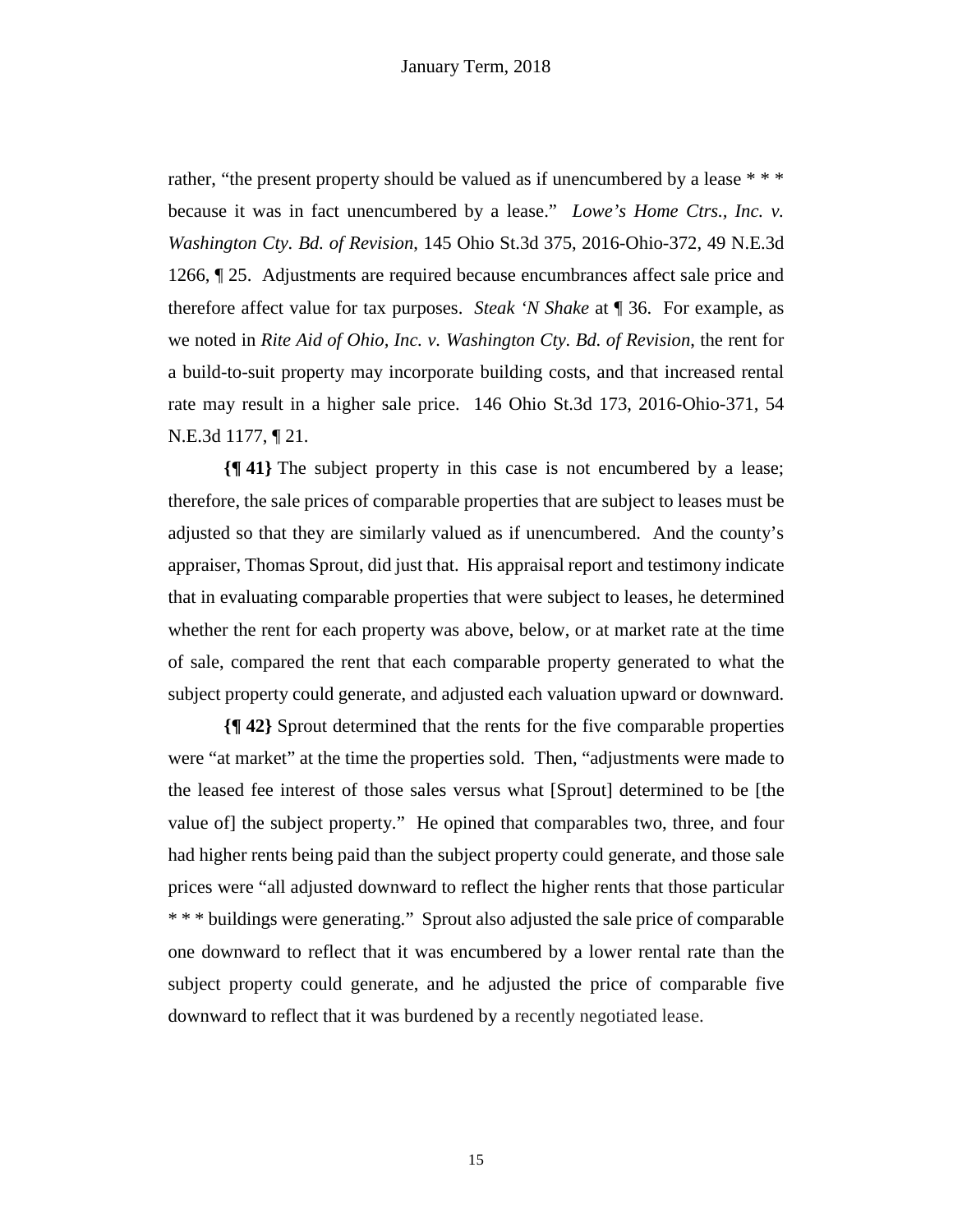**{¶ 43}** Sprout's analysis therefore comports with this court's holding in *Steak 'N Shake* that the sale price of an encumbered parcel used as a comparable must be adjusted to remove the effect that the lease would have had on that price. The BTA reviewed this evidence and the appraisal presented by Lowe's and found "Sprout's appraisal report to be the most competent and probative evidence of the subject property's value." BTA No. 2014-4606, 2015 WL 11018613, \*3 (Dec. 3, 2015).

**{¶ 44}** The majority acknowledges that "[i]t is possible that a finder of fact might regard Sprout's property-rights-conveyed analysis as competent and probative evidence of value, thereby permitting the conclusion that Sprout's adjustments are in keeping with *Steak 'N Shake*, *Rite Aid*, and *Lowe's*." Majority opinion at  $\P$  28. Or, to put it more plainly, the majority recognizes that there is sufficient evidence in the record to support the BTA's valuation. That conclusion should end the analysis.

**{¶ 45}** The limited nature of our review is established by R.C. 5717.04, which provides that this court "shall affirm" the decision of the BTA if it is reasonable and lawful, and we must defer to the BTA's factual findings if they are supported by reliable and probative evidence in the record, *Warrensville Hts. City School Dist. Bd. of Edn. v. Cuyahoga Cty. Bd. of Revision*, 145 Ohio St.3d 115, 2016-Ohio-78, 47 N.E.3d 144, ¶ 16. Accordingly, the fact that a reasonable factfinder could rely on Sprout's appraisal and testimony as competent and probative evidence of value necessarily means that the BTA's valuation is reasonable and lawful and that its decision should be affirmed.

**{¶ 46}** Similarly, the majority recognizes that "one might infer that the BTA indirectly evaluated Sprout's property-rights-conveyed analysis" from the BTA's statement that it had found that " 'the adjustments [Sprout] made  $* * *$  were appropriate,' " but the majority then rejects that inference based on the BTA's failure to mention our decisions in *Steak 'N Shake*, *Rite Aid*, and *Lowe's*, stating

16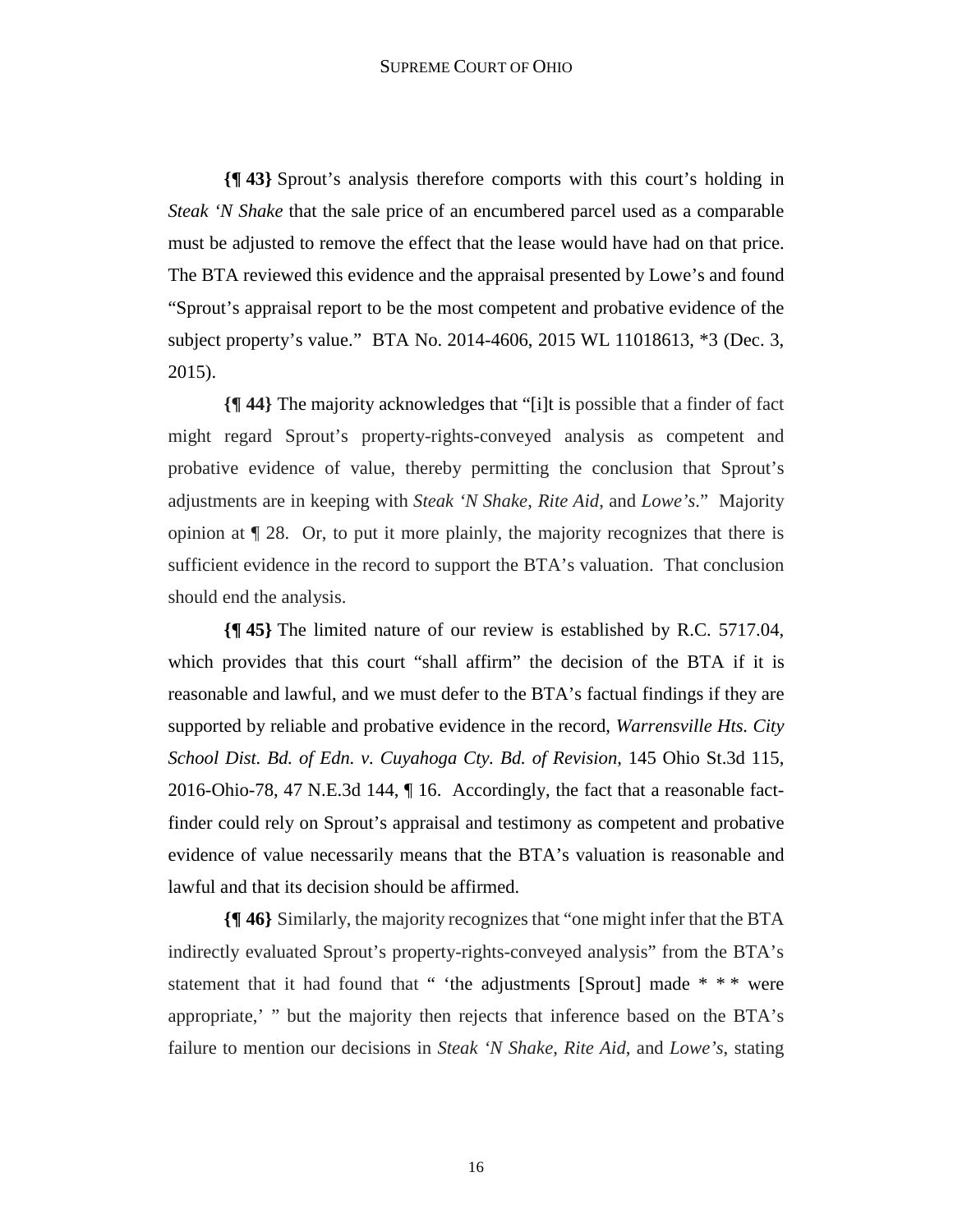that "[a]ny consideration that the BTA may have given to Sprout's adjustments was therefore not done with an eye toward whether his property-rights-conveyed analysis conformed to that trilogy of decisions." Majority opinion at ¶ 28, quoting 2015 WL 11018613 at \*4. The majority's reasoning, however, founders on its own recognition that the BTA did not have the benefit of those decisions at the time it valued the subject property; *Steak 'N Shake* had only just been decided and *Rite Aid* and *Lowe's* had not yet been decided. *See* majority opinion at ¶ 28. The BTA's failure to mention *Steak 'N Shake*, *Rite Aid*, and *Lowe's* therefore cannot prove that the BTA disregarded all of Sprout's adjustments.

**{¶ 47}** The majority also faults the BTA for not making clear its understanding that Sprout's comparables had to be adjusted to remove the effects of the leases, stating that it is "questionable whether the BTA regarded the adjustments as necessary at all." Majority opinion at ¶ 29. In doing so, however, the majority shifts the burden to show error from the appellant to the appellee, disregarding the well-established rule that "[w]e 'will not disturb' a valuation determination by the BTA 'unless it *affirmatively appears* from the record that such decision is unreasonable or unlawful.' " (Emphasis added.) *Westerville City Schools Bd. of Edn. v. Franklin Cty. Bd. of Revision*, 146 Ohio St.3d 412, 2016- Ohio-1506, 57 N.E.3d 1126, ¶ 26, quoting *Cuyahoga Cty. Bd. of Revision v. Fodor*, 15 Ohio St.2d 52, 239 N.E.2d 25 (1968), syllabus. If it is "questionable" whether the BTA considered Sprout's adjustments in determining a value for the subject property, then Lowe's has failed to meet its burden to affirmatively show on the record that the BTA's valuation is unreasonable or unlawful.

**{¶ 48}** It is true that the BTA cited *Cummins Property Servs., L.L.C. v. Franklin Cty. Bd. of Revision*, 117 Ohio St.3d 516, 2008-Ohio-1473, 885 N.E.2d 222, and *AEI Net Lease Income & Growth Fund v. Erie Cty. Bd. of Revision*, 119 Ohio St.3d 563, 2008-Ohio-5203, 895 N.E.2d 830, for the proposition that "sales of build-to-suit properties subject to long-term leases may be indicative of the value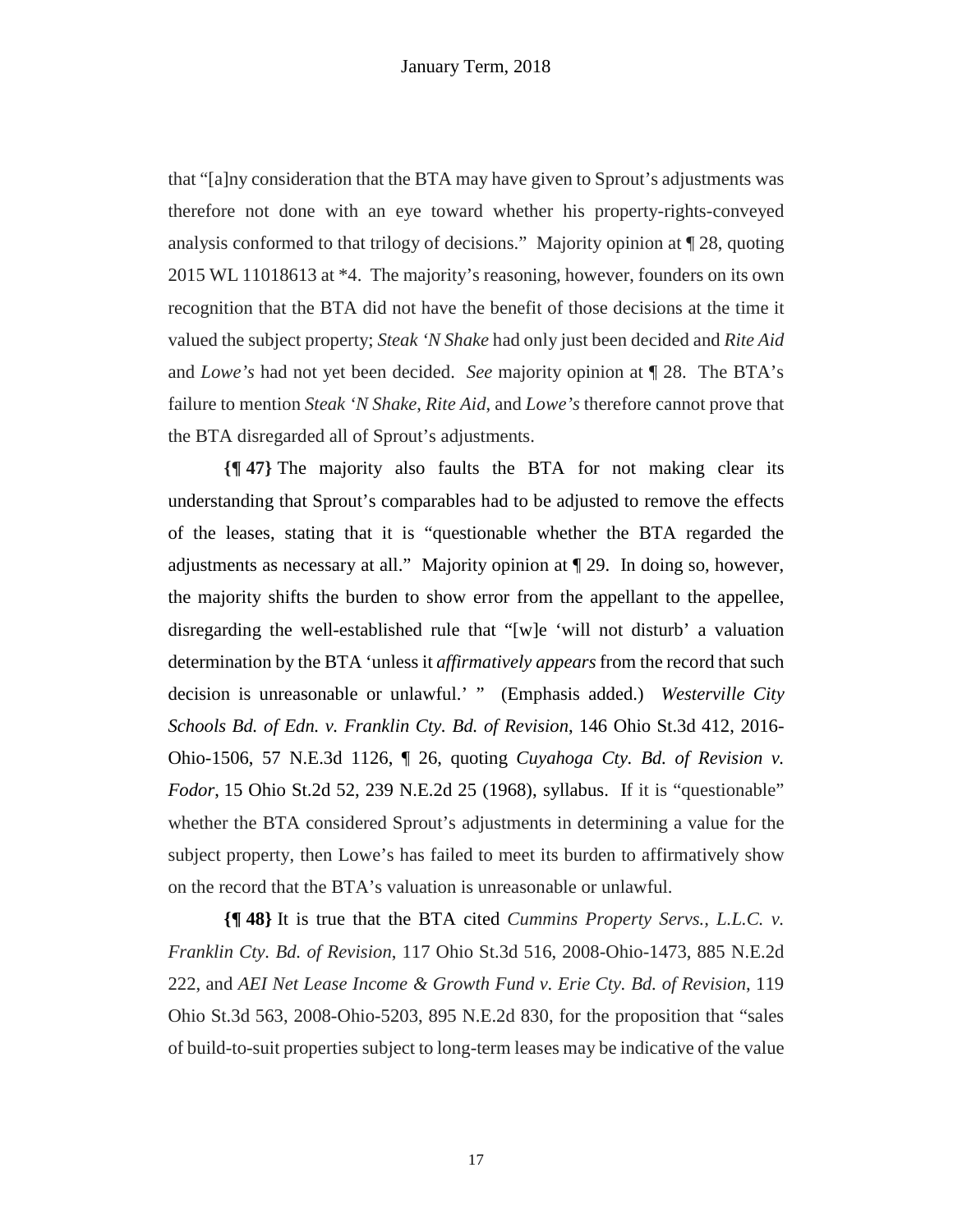of those properties." 2015 WL 11018613 at \*3. But the BTA was addressing the argument that Sprout improperly used first-generation and build-to-suit properties as comparables for an unencumbered, owner-occupied parcel. On appeal here, however, the question is not whether first-generation properties and build-to-suit properties may be used as comparables. In *Meijer Stores Ltd. Partnership v. Franklin Cty. Bd. of Revision*, 122 Ohio St.3d 447, 2009-Ohio-3479, 912 N.E.2d 560, ¶ 23, we held that they may. Rather, the question is whether the sale price of a comparable property that is encumbered by a lease has been adjusted to indicate the price for which the unencumbered subject property would sell.

**{¶ 49}** Here, the BTA did not say that encumbered and unencumbered properties can be compared "apples to apples" without adjusting for the value added or lost by leases. Rather, it indicated that "the adjustments [Sprout] made \* \* \* were appropriate." 2015 WL 11018613 at \*4. Had the BTA believed that it was not necessary for Sprout to adjust the sale prices of his comparables to account for the effect of leases, presumably it would not have accepted his appraisal, which included those adjustments, as competent and probative evidence of value. But in the absence of evidence to the contrary, a presumption of regularity attaches to the BTA's actions so that we presume that it means what it says. *See Toledo v. Levin*, 117 Ohio St.3d 373, 2008-Ohio-1119, 884 N.E.2d 31, ¶ 28. We therefore must presume that the BTA reviewed and accepted Sprout's adjustments, as it said it did.

**{¶ 50}** In the last analysis, the BTA weighed the probative value of two appraisals and found one to be more probative than the other, a decision that "rests within the core of the BTA's competence as fact-finder and deserves the highest degree of deference from this court." *Meijer Stores Ltd. Partnership* at ¶ 18. "Absent a showing of an abuse of discretion, the BTA's determination as to the credibility of witnesses and the weight to be given to their testimony will not be reversed by this court." *EOP-BP Tower, L.L.C. v. Cuyahoga Cty. Bd. of Revision*, 106 Ohio St.3d 1, 2005-Ohio-3096, 829 N.E.2d 686, ¶ 14. And because it does not